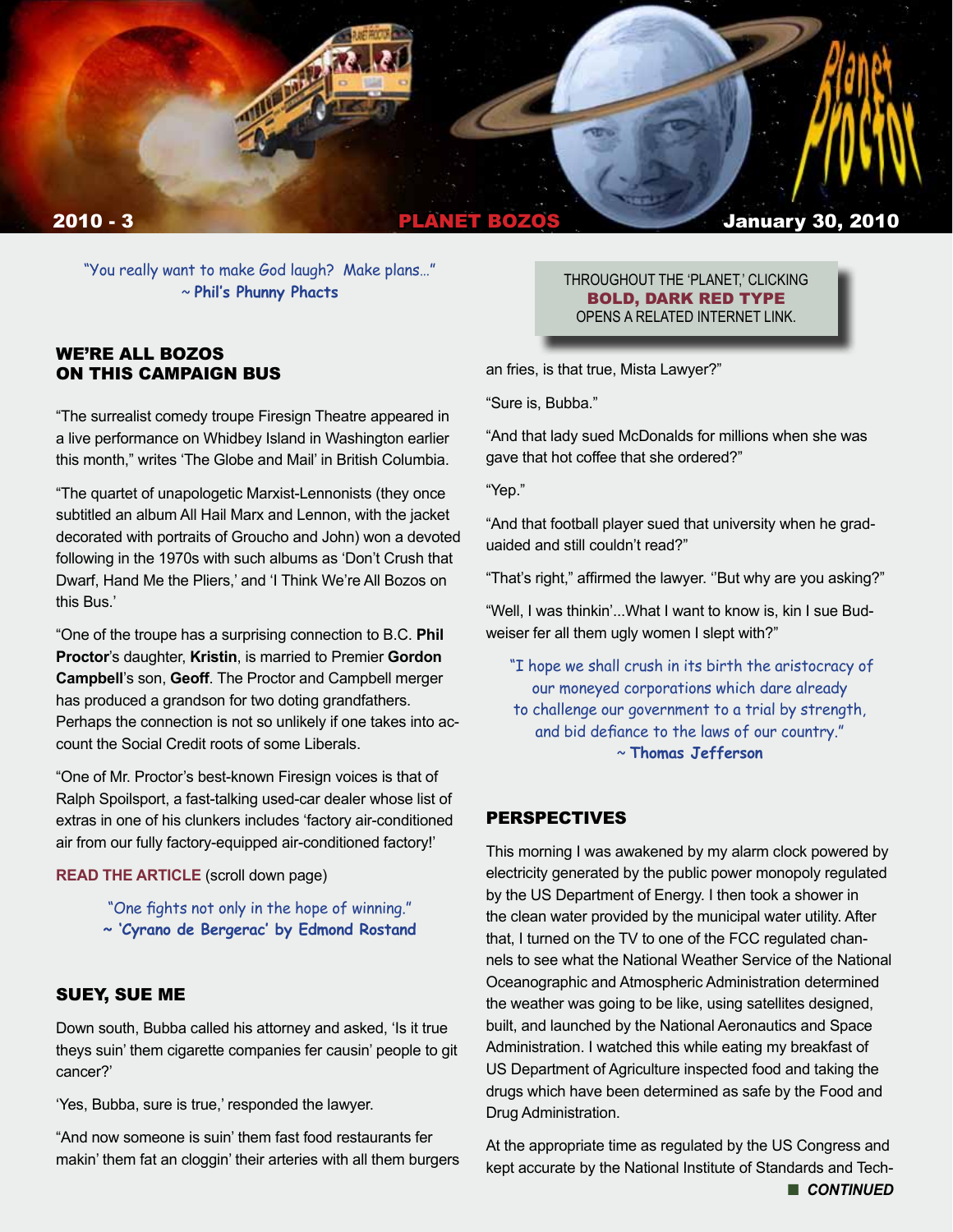nology and the US Naval Observatory, I get into my National Highway Traffic Safety Administration approved automobile and set out to work on the roads built by the local, state, and federal departments of transportation, possibly stopping to purchase additional fuel of a quality level determined by the Environmental Protection Agency, using legal tender issued by the Federal Reserve Bank. On the way out the door I deposit any mail I have to be sent out via the US Postal Service and drop the kids off at the public school.

After spending another day not being maimed or killed at work thanks to the workplace regulations imposed by the Department of Labor and the Occupational Safety and Health Administration, enjoying another two meals which again do not kill me because of the USDA, I drive my NHTSA car back home on the DOT roads, to my house which has not burned down in my absence because of the state and local building codes and fire marshal's inspection, and which has not been plundered of all its valuables thanks to the local police department.

I then log on to the Internet which was developed by the Defense Advanced Research Projects Agency and post on free republic and Fox News forums about how SOCIALISM in medicine is BAD because the government can't do anything right.

> "Rush Limbaugh teaches the lowest common denominator how to use fractions." ~ **Roger Ebert**

## DEAR PAT ROBINSON…

Starts an editorial in "The Minneapolis Star-Tribune." "I know that you know that all press is good press, so I appreciate the shout-out. And you make God look like a big mean bully who kicks people when they are down, so I'm all over that action. But when you say that Haiti has made a pact with me, it is totally humiliating. I may be evil incarnate, but I'm no welcher. The way you put it, making a deal with me leaves folks desperate and impoverished.

"Sure, in the afterlife, but when I strike bargains with people, they first get something here on earth -- glamour, beauty, talent, wealth, fame, glory, a golden fiddle. Those Haitians have nothing, and I mean nothing. And that was before the earthquake. Haven't you seen "Crossroads?" Or, "Damn Yankees?" If I had a thing going with Haiti, there'd be lots of banks, skyscrapers, SUVs, exclusive night clubs, Botox -- that kind of thing. An 80 percent poverty rate is so not my style. Nothing against it -- I'm just saying: Not how I roll.

"You're doing great work, Pat, and I don't want to clip your wings -- just, come on, you're making me look bad and not the good kind of bad. Keep blaming God. That's working. But leave me out of it, please. Or we may need to renegotiate your own contract. Best, Satan."

 "Clowns can serve a deep and vital purpose within their communities, mirroring back those aspects of culture that can't otherwise be faced squarely. Some clowns have a huge responsibility – they keep the people honest even as they tumble and dance." ~ **Lisa Drostova**, East Bay Express, about "Culture Clash"

# CAN'T WE ALL JUST GET ALONG?

Several centuries ago, the Pope decreed that all the Jews had to convert or leave Italy. There was a huge outcry from the Jewish community, so the Pope offered a deal. He would have a religious debate with the leader of the Jewish community. If the Jews won, they could stay in Italy, if the Pope won, they would have to leave.

The Jewish people picked the aged but wise Rabbi Moishe to represent them, but since he spoke no Italian and the Pope no Yiddish, they agreed it would be a "silent" debate.

**n** CONTINUED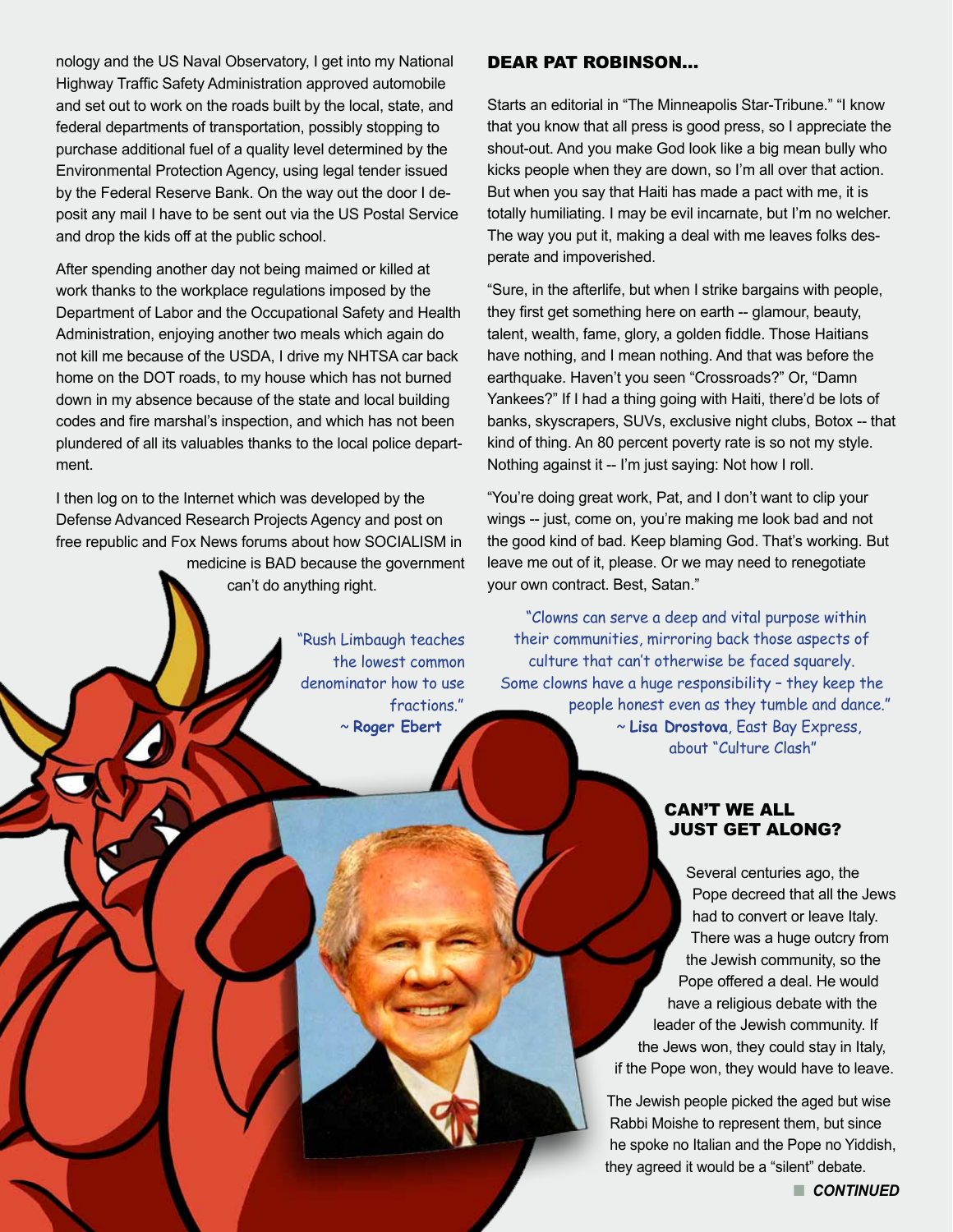On the chosen day, the Pope and Rabbi Moishe sat opposite each other for a full minute before the Pope raised his hand and showed three fingers. Rabbi Moishe looked back and raised one finger. Next, the Pope waved his finger around his head. Rabbi Moishe pointed to the ground where he sat. The Pope then brought out a communion wafer and a chalice of wine. Rabbi Moishe pulled out an apple, and with that, the Pope stood up and declared that he was beaten, that Rabbi Moishe was too clever, and that the Jews could stay.

Later, the Cardinals met with the Pope, asking what had happened. The Pope said, "First, I held up three fingers to represent the Trinity. He responded by holding up one finger to remind me that there is still only one God common to both our beliefs.

"Then, I waved my finger to show him that God was all around us. He responded by pointing to the ground to show that God was also right here with us. Next, I pulled out the wine and wafer to show that God absolves us of all our sins. He pulled out an apple to remind me of the original sin. He had me beaten and I could not continue."

Meanwhile the Jewish community gathered around the Rabbi and asked "How did you win the debate?"

"I haven't a clue," said Moishe. "First he said to me that we had three days to get out of Italy, so I gave him the finger. Then he tells me that the whole country would be cleared of Jews and I said to him, we're staying right here."

"And then what?" asked a woman. "Who knows?" said Moishe, "He took out his lunch so I took out mine."

> The term "dust movie" refers to any film about a third world country. ~ **Phil's Phunny Phacts**

## PENNY UP!

So many Planeteers responded to my "Penny in" question last orbit, that it would be impossible to name them all, but here are a few:

**Debbie Paulshus** described it simply as a way of jamming a door shut by sticking pennies between the door and the doorjamb and "The Office" producer **Randy Cordray** adds "Oh, how we would laugh! "Hilarious during a fire..." **Richard Henzel** observed.

Also, my multitalented VO pal **R.F. Daley** expanded on the theme: "To 'Penny In' some one is to find a closed dorm room door, preferably of a cute girl. Then you place two pennies in the gap between the door and the jamb, near the latch. Then you spread the two pennies apart and slip a third penny into

the gap, thus forming a wedge or "Shim." Then you use a hammer to drive the penny into the gap so that it effectively locks the door! There are variations as to the placement of the pennies and each door requires some finesse. The result is an angry, frustrated co-ed and (usually two or more) hysterical collegiate athletes who inexplicably have no clue as to why they haven't a date on a Friday night.

And, he continues, "As a member of the cast of the First National Tour of 'Cats' for two years (1986-1988), I can state that all of the behavior you described in the article transpired on a regular basis."

At Yale during the early '60s, I don't ever recall this trick being employed, but then the school was just for boys. I do remember that one of my contemporaries at the time would get rip-roaring drunk and tear steering columns from VWs while another took delight at collecting plastic Jesuses from car dashboards.

That's what came of having no girls to torment on campus.

"Someone please explain to me why it's OK for people who are sick to smoke marijuana to feel better, but it's not OK for people who aren't sick to smoke marijuana to feel better? ~ L.A. Times Letter from **David Hill of West Hollywood**

## GOOD NEWS/BAD NEWS

New Jersey joined the growing list of states that decriminalized the use of cannabis, and then California's Supreme Court lifted restrictions on the amount of medical marijuana a registered user can grow and possess.

Also, a Michigan gun parts company will no longer print Bible verses on combat-destined rifle sites in response to charges of proselytizing, which inspires the question, "Whom would Jesus kill?"

On the other hand, the 5-strong right-wing majority of the National Supreme Court recently created an almighty flap by striking down a centuries-

**n** CONTINUED